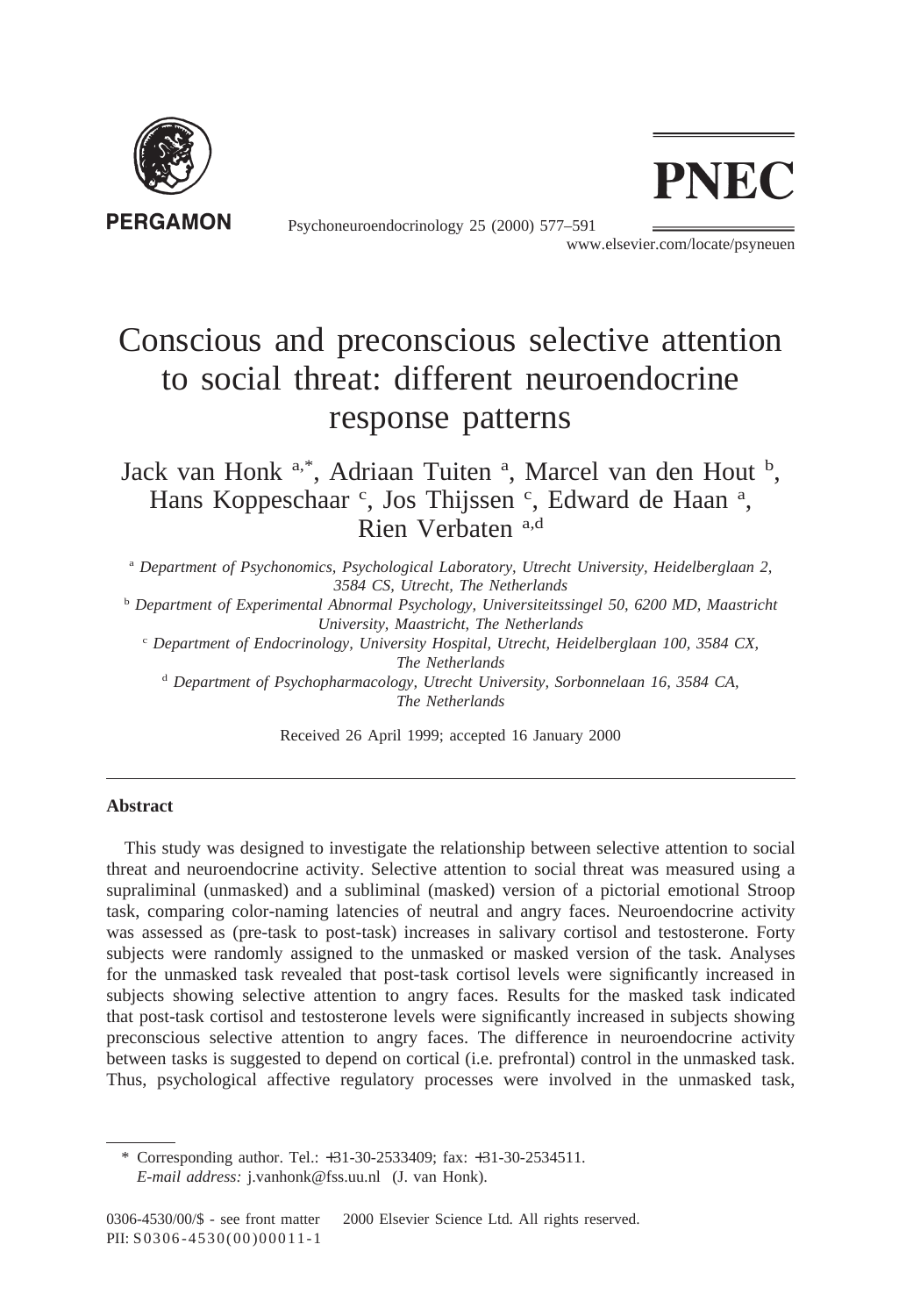whereas the neuroendocrine response patterns in the masked task indicates a biologically prepared mechanism.  $© 2000$  Elsevier Science Ltd. All rights reserved.

*Keywords:* Cortisol; Testosterone; Emotional Stroop task; Selective attention; Angry faces; Dominance– submission; Preconscious processing

## **1. Introduction**

End products of the hypothalamic pituitary adrenal (HPA) and the hypothalamic pituitary gonadal (HPG) axes have been associated with social status. In a variety of species, including humans, high basal levels of the adrenal hormone cortisol are related to socially avoidant, submissive behavior (Kagan et al., 1988; Sapolsky, 1992; Shulkin et al., 1998), whereas high basal levels of the gonadal hormone testosterone are related to social exploration and interpersonal dominance (Zuckerman, 1991; Mazur and Booth, 1998). Furthermore, the latter relations are reciprocal; a rise in social status causes an increase in testosterone (Rose et al., 1975; Rahe et al., 1990), while status loss makes testosterone levels drop (e.g. Kreuz et al., 1972; Thompson et al., 1990). In addition, the HPA and the HPG axes can also work concordantly. Research in humans indicates that, when facing social competition or social threat, individuals show (short term) increases in testosterone, while cortisol often goes up as well (Elias, 1981; Booth et al., 1989; Gladue et al., 1989). This is especially seen in those having a history of victory (Salvador et al., 1987), or inclined to defend their status (Cohen et al., 1996).

In most primates, a more evolved form of group survival has transformed aggressive dominance interactions to challenges based on ritualized gestures and displays. In these, the angry facial expression plays a pivotal role. Status can be established and maintained through a series of short face-to-face competitions between group members (Mazur, 1985). Striding with a threatening gaze, while keeping direct eye contact is a sign of dominance (Mazur and Booth, 1998), while eye or gaze aversion towards threatening individuals displaying anger symbolizes submission and prevents aggression (Öhman, 1986). The "decision" whether the threatening opponent should — in this symbolic manner — be approached or avoided depends on the motivational (i.e. dominant or submissive) stance of the individual (see Lang et al., 1997).

Motivational stances towards threat have abundantly been demonstrated using the emotional Stroop task. In this task subjects name the color of the ink in which words are printed while ignoring the meaning. Performance, in terms of slowing down or speeding up in color naming, depends on the motivational state of the subject and the emotional content of the word. Subjects are said to show selective attention or an attentional bias for threat when color-naming latencies for threat words are significantly greater then color-naming latencies for neutral words. Attention is suggested to be automatically allocated towards the threat value of the word (for a review, see Williams et al., 1996). When subjects are faster in color-naming threat words (compared to neutral words), it is suggested that they avoid the processing